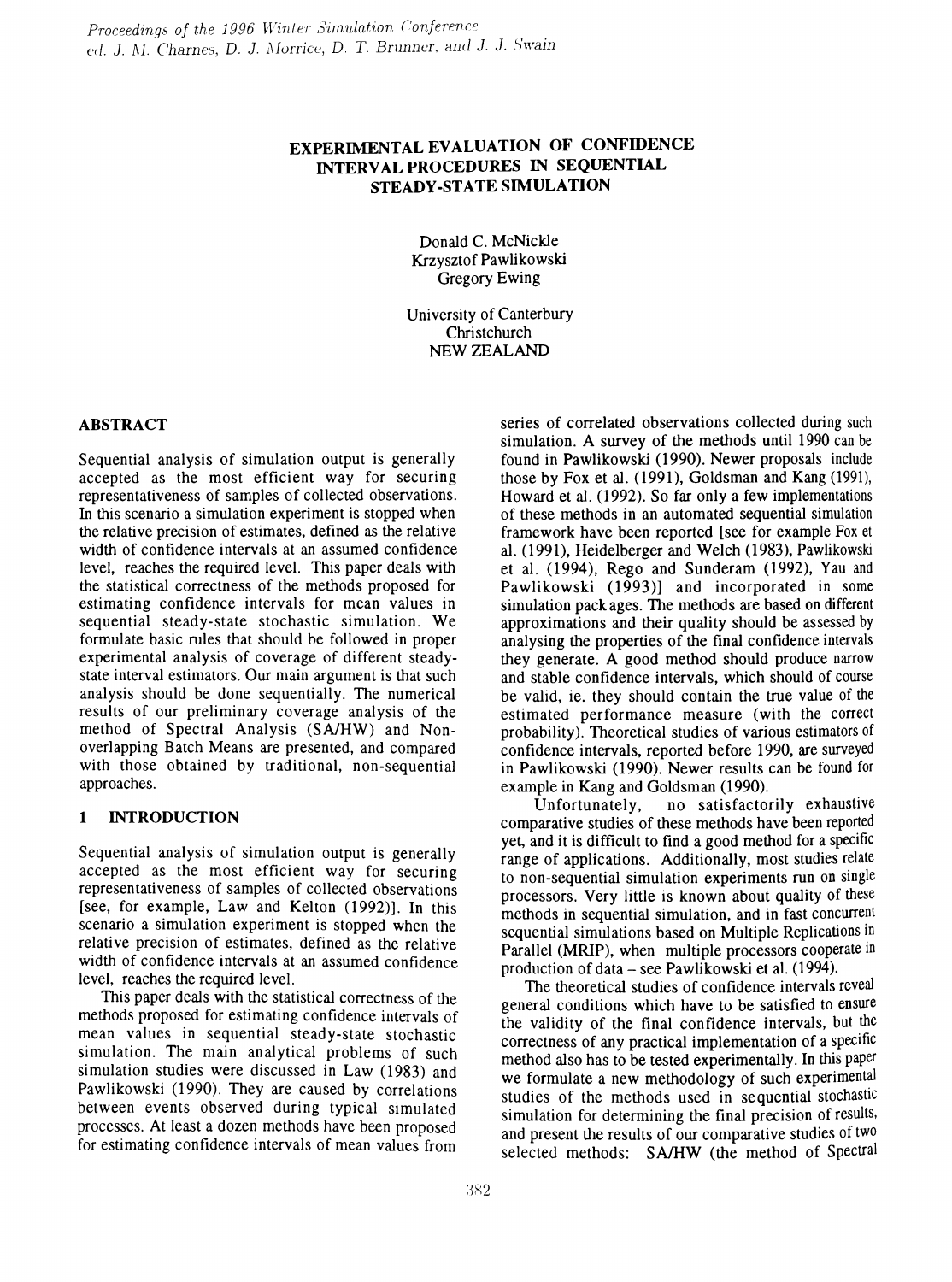Analysis in its version proposed in Heidelberger and Welch (1981), and the classical method of (non-overlapping) Batch Means, both in sequential simulations on single processors and in sequential simulations on multiple processors in MRIP scenario. Further directions of research in this area are indicated in the Conclusions.

#### 2 EXPERIMENTAL ANALYSIS OF COVERAGE

In any performance evaluation studies of dynamic systems by means of stochastic discrete-event simulation the final estimates should be determined together with their statistical errors, which are usually measured by the half-width of the final confidence intervals. Restricting our attention to estimators of means, let us assume that we estimate theoretical mean  $\mu$ = EX by

$$
\overline{X}(n) = \frac{1}{n} \sum_{i=1}^{n} x_i
$$

where  $x_1$ ,  $x_2$ , ...,  $x_n$  are observations collected during simulation. Then, one should also determine

$$
P(X(n)-\Delta \leq \mu \leq X(n)+\Delta) = 1 - \alpha
$$

i.e. the confidence interval (c.i.) of  $\mu$ , at a given confidence level 1- $\alpha$ , 0< $\alpha$ <1.  $\Delta$  is the half-width of the c.i. Typically, this will be  $\Delta = t_{\kappa,1-\alpha/2} \overrightarrow{\mathbf{G}}(\mathbf{X(n)})$ , where  $\widehat{\sigma}^2[\overline{X}(n)]$  is an estimator of the variance of  $\overline{X}(n)$ , with  $\kappa$ degrees of freedom and  $t_{\kappa,1-\alpha/2}$  is the (1- $\alpha/2$ ) quantile of the Student t-distribution.

Various estimators of  $\widehat{\sigma}[{\overline{X}}(n)]$  have been proposed. This in sequel has created the need for a quality assessment of these estimators.

Let us note that in an ideal case the final c.i. would contain  $\mu$  with the probability 1- $\alpha$ , or equivalently, if an experiment is repeated many times, one would expect to have  $\mu$  contained in about (1- $\alpha$ )100% of final confidence intervals. *Coverage of confulence intervals* is defined as the frequency with which the final confidence intervals

 $(X(n) - \Delta \le \mu \le \overline{X}(n) + \Delta)$  contain the true value  $\mu$ . While some interesting results have been achieved in theoretical studies of coverage [see eg. Glynn (1982), Kang and Goldsman (1990), Schruben (1980)], experimental analysis of coverage is still required for assessing the quality of practical implementations of methods used for determining confidence intervals in steady-state simulation. Of course, such analysis is limited to analytically tractable systems, since the value of  $\mu$  has to be known.

As for any other point estimate, the coverage can be determined together with its c.i. :

$$
(c - z_1 - \omega/2 \sqrt{\frac{c(1-c)}{n_c}}
$$
,  $c + z_1 - \omega/2 \sqrt{\frac{c(1-c)}{n_c}}$  ) (1)

where c is the coverage,  $z_1-\alpha/2$  is the (1- $\alpha/2$ ) quantile of the standard normal distribution and  $n_c$  is the (suitably large) number of replicated experiments in the coverage analysis. In this study,  $n_c$  is at least 600, so the use of a normal approximation seems to be justified.

Then, an estimator of  $\hat{\sigma}^2[\bar{X}(n)]$  used for determining the c.i. of  $\mu$  can be considered as valid, ie. producing valid  $100(1-\alpha)\%$  confidence intervals of  $\mu$ , if the upper bound of the confidence interval of the coverage c in Equation (1) equals at least  $(1-\alpha)$ ; see Sauer (1977).

Results of experimental coverage analysis have been reported in many publications, although majority of these results are related to simulations on single processors. Very little is known about coverage of estimators that could be used in parallel simulation executed in the MRIP scenario [Pawlikowski et al. (1994)]. It is strange, but while sequential simulation is generally recognised as the only way of producing results with the required precision since "...no procedure in which the run length *is fued before the simu lation begins can be relied upon to produce a c.* i. *that covers the true steady-state mean with the desired probability level"* [Law and Kelton (1982), Law and Kelton (1992)], even the original advocates of sequential simulation have applied nonsequential (fixed-sample size) approaches in their simulation studies of coverage. Certainly, if one accepts the arguments for the sequential approach as the only practical one then also such meta-simulation experiments as those for coverage analysis should be run sequentially!

In addition, most reported results on coverage were based on 50-200 replications [see for example Adam (1983), Fishman (1978), Heidelberger and Welch (1983), Kelton and Law (1984), Law and Carson (1979), Law and Kelton (1982), Lavenberg and Sauer (1977), Sauer (1979), Schriber and Andrews (1981), Schruben (1983)], which obviously puts in question the statistical representativeness of such experimental data. In all these cases, the estimates of coverage were based on only a few bad confidence intervals, ie. ones which did not contain  $\mu$ .

This issue could be solved by requiring that the coverage can be estimated only after a minimum number of bad confidence intervals has been recorded.

It is also generally known that sequential steady-state simulation can produce very inaccurate estimates if the stopping criterion is only accidentally temporarily satisfied. Sensible practise is to ensure that estimates do not come from simulation runs that are too short. Thus, this effect should be similarly treated, and eliminated, in coverage analysis.

Recognising the significance of all these three factors, we have applied the following rules in experimental analysis of coverage of interval estimators from stochastic simulation: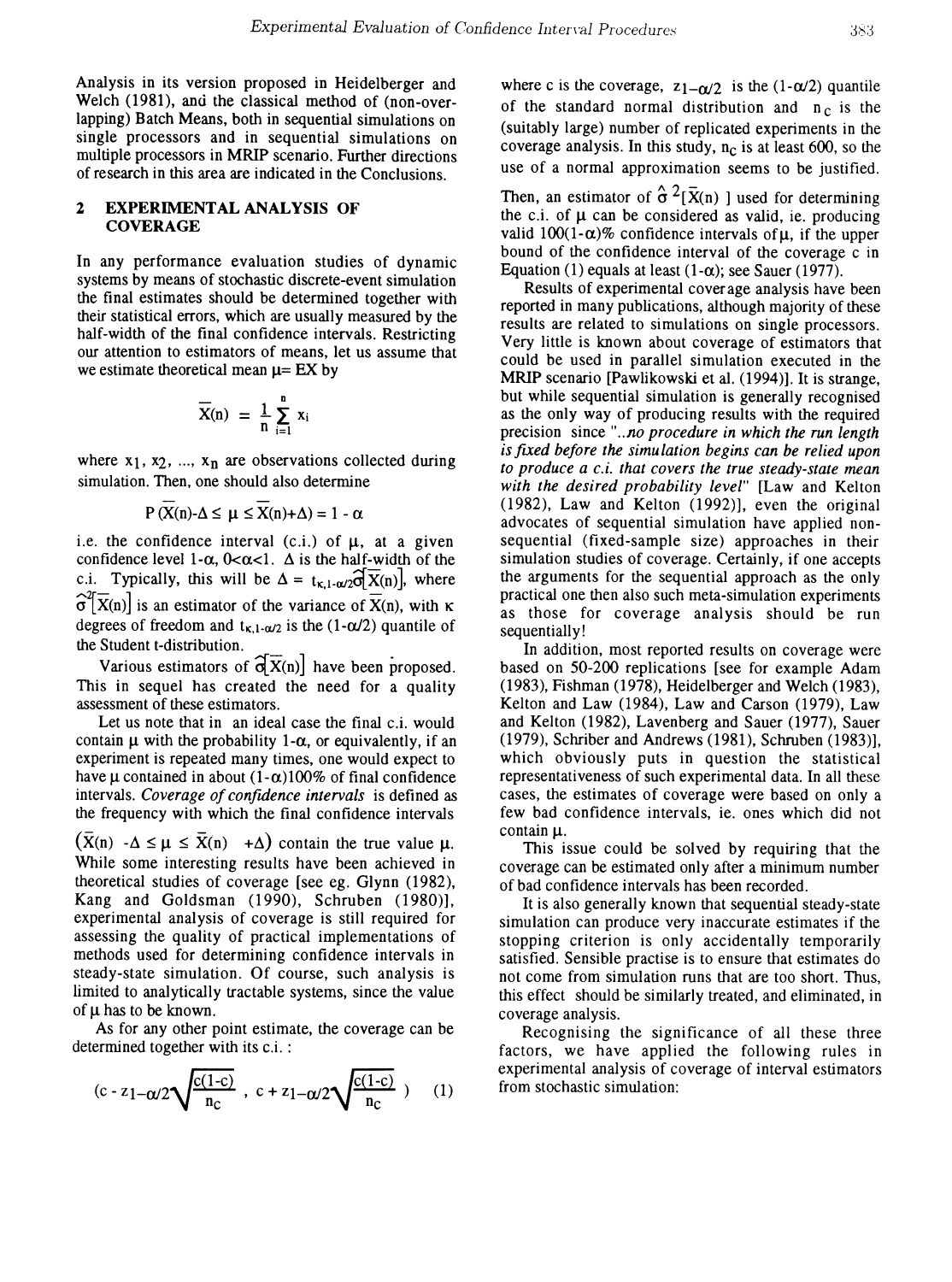- Rl. Coverage should be analysed sequentially, ie. analysis of coverage should be stopped when the relative precision (the relative half-WIdth of c.i.) of the estimated coverage falls below an assumed level.
- R2. An estimate of coverage has to be calculated from a representative sample of data, ie. the coverage analysis can start only after a minimum number of bad confidence intervals has been recorded.
- R3. Results from simulation runs that are abnormally short should be not taken into account.

Details of our implementation of these rules for studying the quality of the final steady-state interval estimators of means in traditional simulation on single processors as well as fast concurrent simulation on multiple processors is discussed in the next section.

## 3 NUMERICAL RESULTS

Implementing the rules of coverage analysis fonnulated in the previous section, we must select  $(i)$  the minimum number of bad confidence intervals, Nmin, which have to be recorded before the sequential analysis of coverage can start, and (ii) the minimum sufficient length of simulation to produce valid steady-state estimates. The way in which we approached these problems is illustrated in Fig.l and 2.

The results presented there are for SA/HW, the method of Spectral Analysis in its version proposed in Heidelberger and Welch (1981). Our implementation of this method for simulations on single processors followed exactly procedures specified in Pawlikowski (1990), including the procedure described there for detecting the length of the initial transient period. Its generalisation for simulations in the MRIP scenario was described in Pawlikowski et al. (1994).

All reported results were obtained by stopping simulations when the final steady-state results reached a (relative) precision of 5% or less, at the 0.95 confidence level. All series of replicated simulations were executed using strictly non-overlapping sequences of pseudo-random numbers generated by a linked sequence of congruential generators listed in Law and Kelton (1992).

The results presented in Fig.l and 2 were obtained by running multiple independent replications of sequential steady-state simulation of M/D/1/ $\infty$  queuing system on p=1 and 4 processors, respectively. The estimated parameter is the mean time that a customer spends in the queue. In all four cases the analysis of coverage was initiated after observing N<sub>min</sub> bad confidence intervals. This happened after about 300 independent replications

in the case of  $N_{\text{min}}=30$  [Fig.1(a) and 2(a)] and after about 2000 independent replications in the case of  $N_{\text{min}}$ =200 [Fig.1(a) and 2(a)]. At this stage the lengths of executed simulations were analysed, and the results obtained from simulation runs shorter than  $L_{\text{min}}$  (one standard deviation below the average number of observations needed to stop sequential simulation with the required precision at the assumed confidence level) were discarded (hence the sudden improvement in coverage).  $L_{\text{min}}$  was also later used as the criterion for rejecting/accepting results from any additional replication in cases where sequential analysis of coverage had to be continued.

One can see that in all four cases filtering out too short simulation runs removes significant noise. On the other hand, continued instability of the coverage observed after  $N_{\text{min}}=30$  bad confidence intervals have been collected shows that, possibly due to strong asymmetry of the sample distribution, many more than 30 bad confidence intervals had to be recorded to secure representativeness in the analysed data. This conclusion, on the basis of similar results we obtained for other queuing systems, suggested that many more replications were needed than used in previous studies. For this reason, in our further analysis of coverage we assumed Nmin=200.

The results of sequential coverage analysis for SA/HW in simulations executed on a single processor, as well as for simulations in MRIP scenario for P=2 and 4 processors, are presented in Fig.3 (a)-(c), respectively. The performance of the SA/HW method improves with the number of processors or, equivalently, the number of independent simulation engines, used in the MRIP scenario. Another attractive feature of SA/HW is its good performance when simulating heavily loaded systems, ie. in the region where other methods usually fail. The "safe" degree of parallelisation for SA/HW has yet to be determined.

For comparison, Fig. 3(d) shows results one could obtain applying traditional fixed-sample-size approach, and estimating the coverage on the basis of first 200 replications. It is evident that the results obtained from traditional analyses of coverage cannot be considered as reliable.

Coverage analysis of different methods proposed for estimating confidence intervals of mean values in sequential steady-state stochastic simulation is illustrated here by the results obtained for the method of nonoverlapping batch means (BM); see Fig.4 (a) and (b). The method was implemented following procedures specified in Pawlikowski  $(1990)$ , including the procedure described there for detecting the length of the initial transient period. In the case of simulations executed on a single processor, SA/HW and BM offer similar (bad) coverage. When more processors are used under MRIP,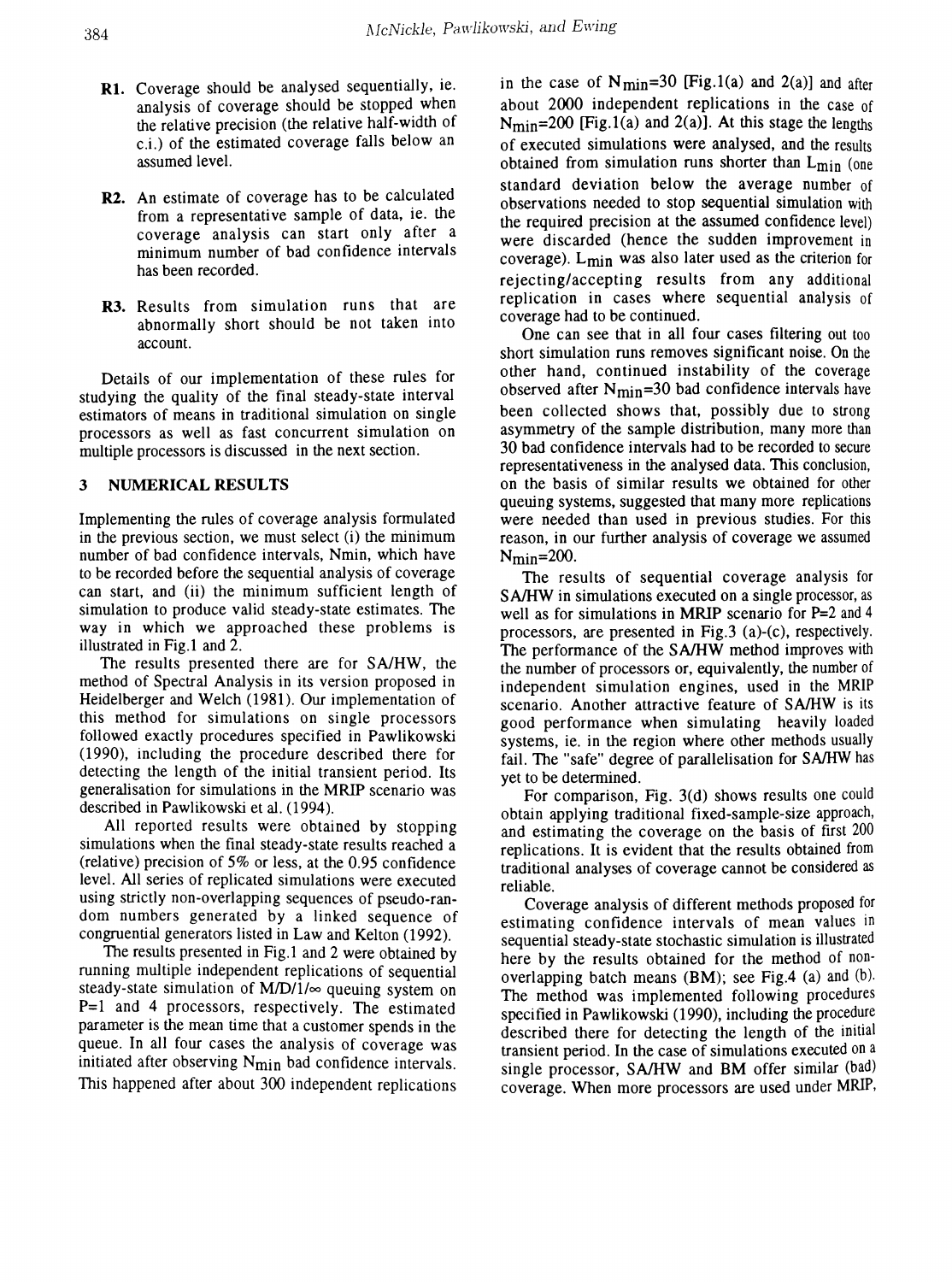





Figure 2: Coverage as a Function of Sample Size for SA/HW in Steady-State Simulation of an *M/D/1/* $\infty$  Queueing System for  $p=0.5$ , P=4 processors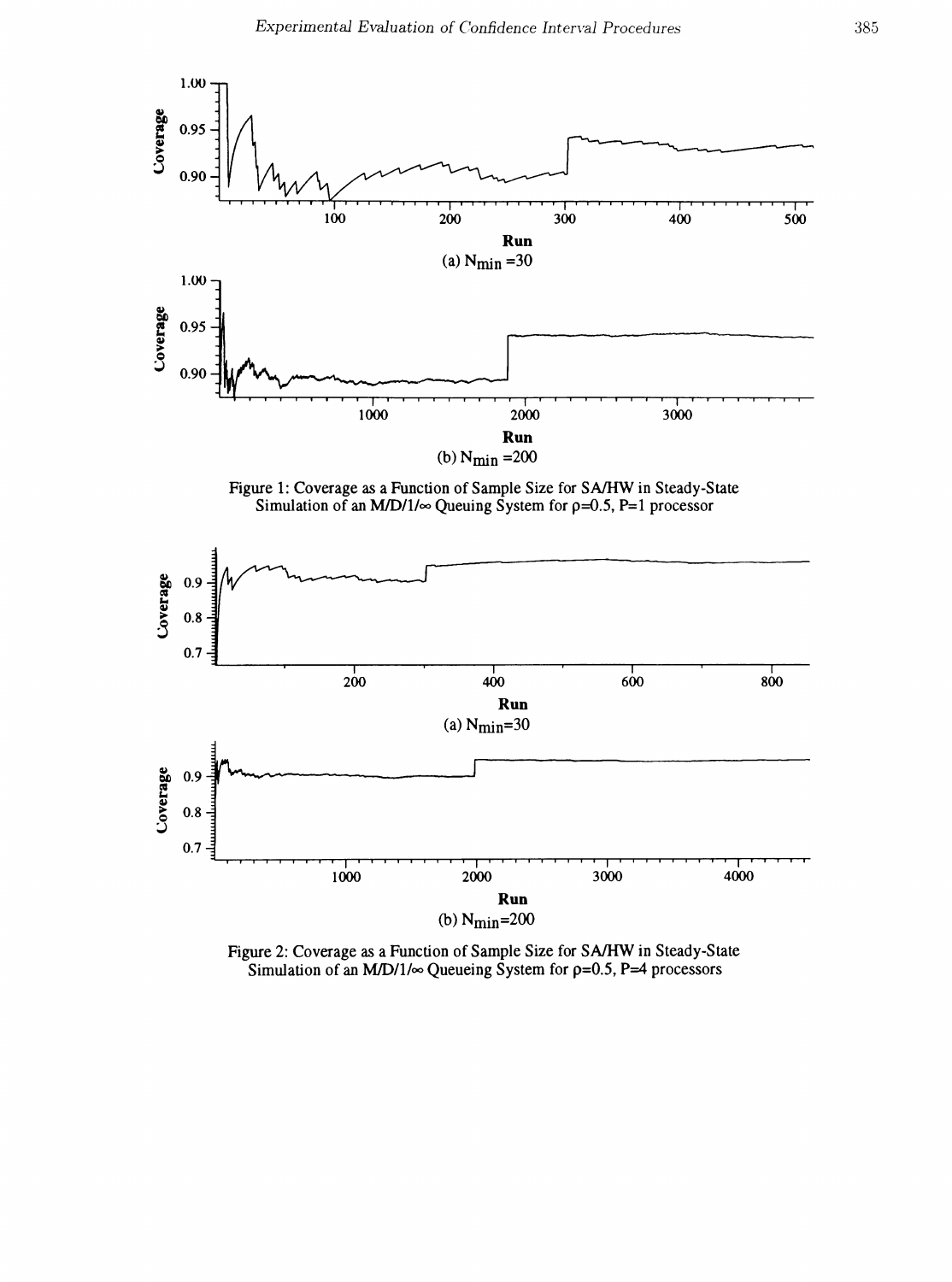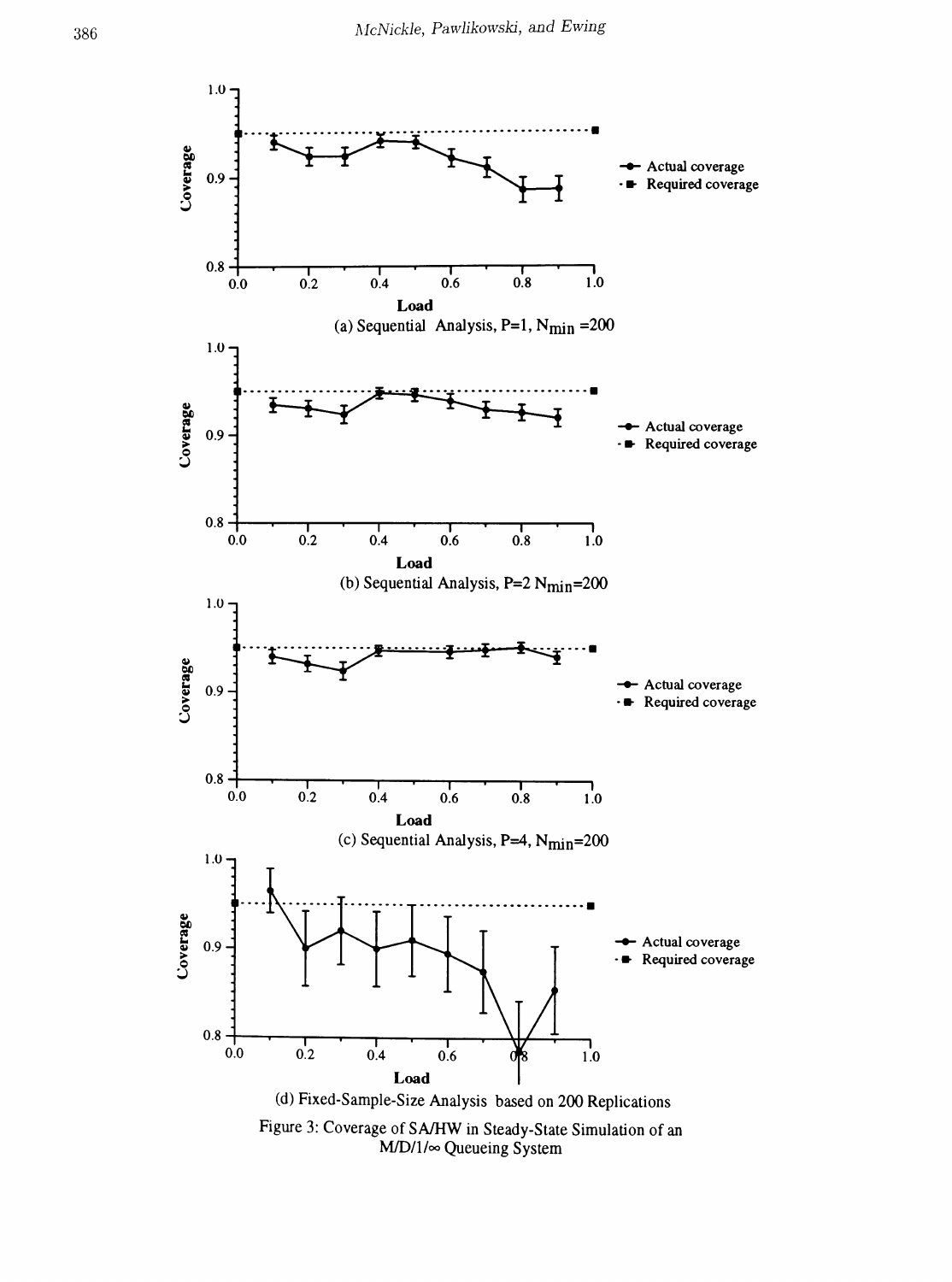





using SA/HW one can obtain much better results. This has been consistently observed both when simulating  $M/M/1/\infty$  and  $M/D/1/\infty$  buffers. Fig. 4(c) again shows results one could obtain applying the traditional fixedsample-size approach, estimating the coverage on the basis of frrst 200 replications. These results are much too optimistic if compared with the ones obtained on the basis of representative samples from sequential analysis

of coverage. Our experimental comparative studies of different methods proposed for estimating confidence intervals of mean value in sequential steady-state stochastic simulation are continued.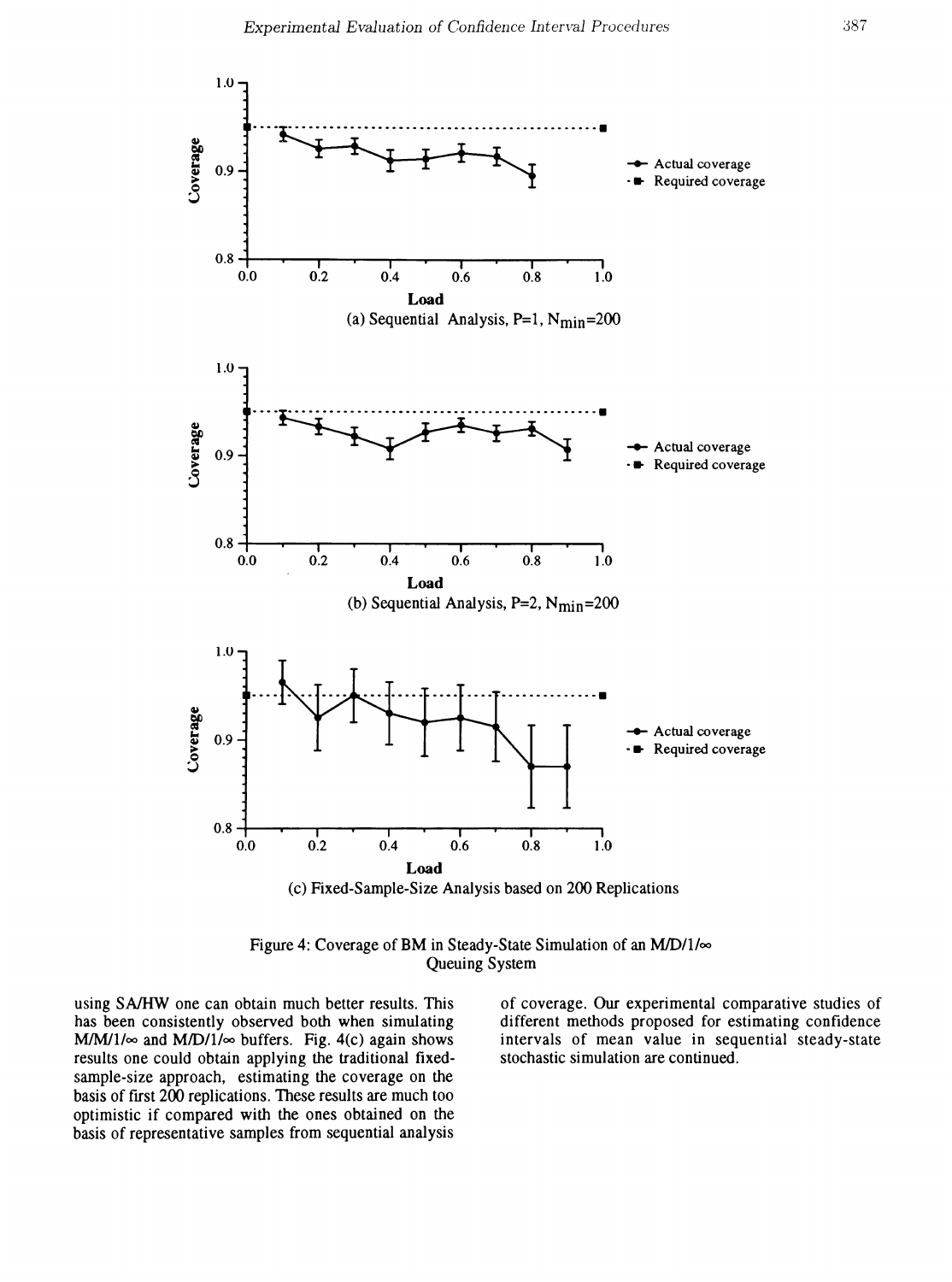# 4 CONCLUSIONS

We have formulated basic rules that should be followed in proper experimental analysis of coverage of different steady-state interval estimators. Our main argument is that such analysis should be done sequentially. The numerical results of our preliminary coverage analysis of the method of Batch Means and Spectral Analysis (SA/HW) have been also presented and compared with those obtained by traditional, non-sequential approach. As advocated in Law (1983), to draw more general conclusions about performance of interval estimators used in various methods of sequential steady-state simulation one needs to consider a number of different simulation models. Unfortunately until now no such standard set of reference models for coverage analysis has been wider adopted, in spite of that the issue being raised already in 1981 in Schriber and Andrews (1981).

### REFERENCES

- Adam, N. R. 1983. Achieving a Confidence Interval for Parameters Estimated by Simulation. *Management Science* 29: 856-866.
- Fishman, G. S. 1978. Grouping Observations in Digital Simulation. *Management Science* 24: 510-521.
- Fox, B. L., D. Goldsman and J. Swain. 1991. Spaced Batch Means. *Operations Research Letters* 10: 255- 263.
- Glynn, P. W. 1982. Coverage Error for Confidence Intervals Arising in Simulation Output Analysis. In *Proceedings of the* 1982 *Winter Simulation Conference,* IEEE Press, 369-375.
- Goldsman, D., and K. Kang. 1991. Cramer-von Mises Variance Estimators for Simulations. In *Proceedings of the* 1991 *Winter Simulation Conference,* IEEE Press, 916-920.
- Goldsman, D., et al. 1986. Large and Small Sample Comparisons of Various Variance Estimators. In *Proceedings of the* 1982 *Winter Simulation Conference* 278-284. IEEE Press.
- Heidelberger, P., and P. D. Welch. 1981. A Spectral Method for Confidence Interval Generation and Run Length Control in Simulation. *Communications of the* ACM 25: 233-245.
- Heidelberger, P., and P. D. Welch. 1983. Simulation Run Length Control in the Presence of an Initial Transient. *Operations Research.* 31: 1109-1144.
- Howard, R. B. et al. 1992. Confidence Intervals for Univariate Discrete-Event Simulation Output Using the Kalman Filter. In *Proceedings of the* 1992 *Winter Simulation Conference 586-593.*
- Kang, K., and D. Goldsman. 1990. The Correlation Between Mean and Variance Estimators in Computer Simulation. *Transactions of the IIE* 22 (1): 15-23.
- Kelton, W. D., and A. M. Law. 1984. An Analytical Evaluation of Alternative Strategies in Steady-State Simulation. *Operations Research* 32 (1): 169-184.
- Lavenberg, S. S., and C. H. Sauer. 1977. Sequential Stopping Rules for the Regenerative Method of Simulation. *IBM Journal of Research and Development* 21: 667-678.
- Law, A. M., and J. S. Carson. 1979. A Sequential Procedure for Determining the Length of a Steady-State Simulation. *Operations Research* 27: 1011-1025.
- Law, A. M., and W. D. Kelton. 1982. Confidence Intervals for Steady-State Simulations, IT: A Survey of Sequential Procedures. *Management Science* 28 (5): 550-562.
- Law, A. M. 1983. Statistical Analysis of Simulation Output Data.*Operations Research* 31 (6): 983-1029.
- Law, A. M., and W. D. Kelton. 1992. *Simulation Modeling and Analysis.* New York: McGraw-Hill.
- Pawlikowski, K. 1990. Steady-State Simulation of Queueing Processes: A Survey of Problems and Solutions. *ACM Computing Surveys* 22 (2): 123-170 (plus Corrigendum, *ACM Computing Surveys 224,* 409).
- Pawlikowski, K., V. Yau and D. McNickle. 1994. Distributed Stochastic Discrete-Event Simulation in Parallel Time Streams. In *Proceedings of the. 1994 Winter Simulation Conference* 723-730. IEEE Press.
- Rego, V. J., and V. S. Sunderam. 1992. Experiments with Concurrent Stochastic Simulation: the EcliPSe Paradigm. *Journal of Parallel and Distributed Computing* 14: 66-84. ,
- Sauer, C. H. 1979. Confidence Intervals for Queueing Simulations of Computer Systems. *ACM Performance Evaluation Review* 8 (1-2): 46-55.
- Schriber, T. J. and R. W. Andrews. 1981. A Conceptual Framework for Research in the Analysis of Simulation Output. *Communications ofthe ACM* 24 (4): 218-232.
- Schruben, L. W. 1980. A Coverage Function for Interval Estimators of Simulation Response. *Management Science* 26: 18-27.
- Schruben, L. W. 1983. Confidence Interval Estimation Using Standardized Time Series. *Operations Research* 30: 1090-1108.
- Yau, V., and K. Pawlikowski. 1993. AKAROA: a Package for Automatic Generation and Process Control of Parallel Stochastic Simulation. In *Proceedings ofthe. 16th Australian Computer Science Conference* 71-82. Australian Computer Science Communications.

## **AUTHOR BIOGRAPHIES**

DON MCNICKLE is a Senior Lecturer in Management Science in the Deparmtent of Management at the University of Canterbury. His research interests include queueing theory, networks of queues and statistical aspects of stochastic simulation. He is a member of INFORMS.

KRYS PAWLIKOWSKI is an Associate Professor of Computer Science at the University of Canterbury. His research interests include quantitative stochastic